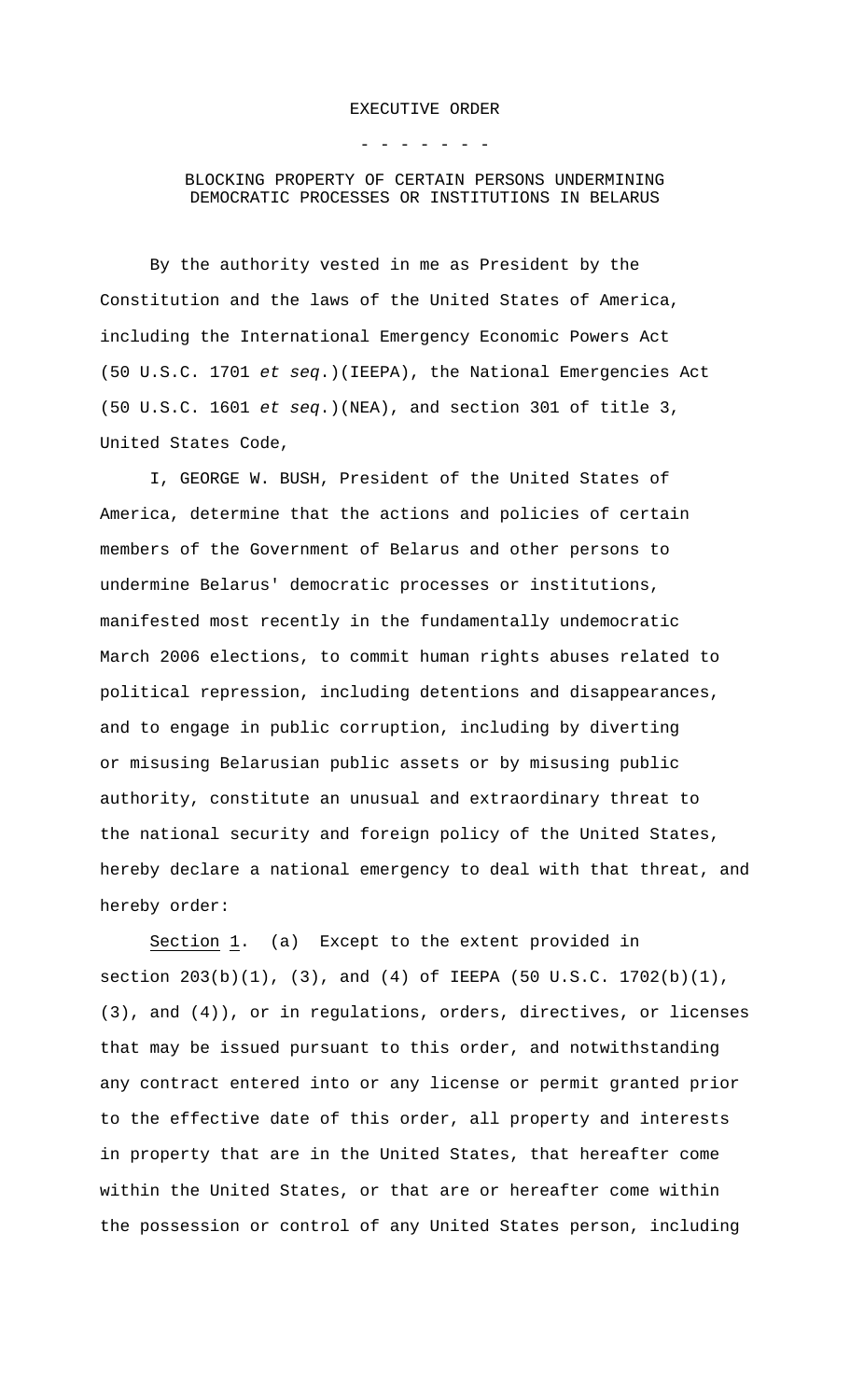any overseas branch, of the following persons are blocked and may not be transferred, paid, exported, withdrawn, or otherwise dealt in:

(i) the persons listed in the Annex to this order; and (ii) any person determined by the Secretary of the Treasury, after consultation with the Secretary of State:

(A) to be responsible for, or to have participated in, actions or policies that undermine democratic processes or institutions in Belarus;

(B) to be responsible for, or to have participated in, human rights abuses related to political repression in Belarus;

(C) to be a senior-level official, a family member of such an official, or a person closely linked to such an official who is responsible for or has engaged in public corruption related to Belarus;

(D) to have materially assisted, sponsored, or provided financial, material, or technological support for, or goods or services in support of, the activities described in paragraphs (a)(ii)(A) through (C) of this section or any person listed in or designated pursuant to this order; or

(E) to be owned or controlled by, or acting or purporting to act for or on behalf of, directly or indirectly, any person listed in or designated pursuant to this order.

(b) I hereby determine that the making of donations of the type of articles specified in section 203(b)(2) of IEEPA (50 U.S.C. 1702(b)(2)) by, to, or for the benefit of any person listed in or designated pursuant to this order would seriously

2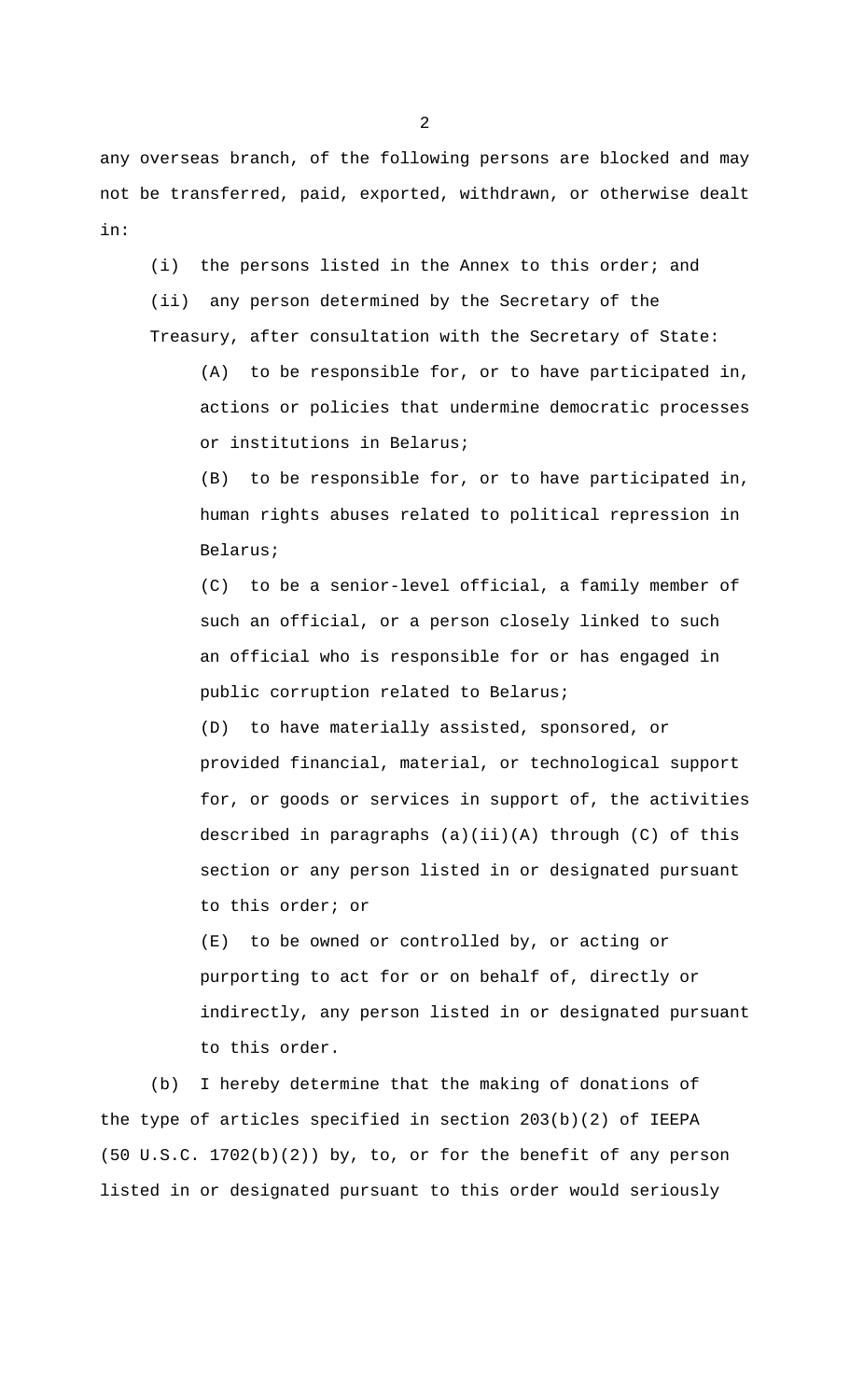impair my ability to deal with the national emergency declared in this order, and I hereby prohibit such donations as provided by paragraph (a) of this section.

(c) The prohibitions in paragraph (a) of this section include, but are not limited to, (i) the making of any contribution or provision of funds, goods, or services by, to, or for the benefit of any person listed in or designated pursuant to this order, and (ii) the receipt of any contribution or provision of funds, goods, or services from any such person.

Sec. 2. (a) Any transaction by a United States person or within the United States that evades or avoids, has the purpose of evading or avoiding, or attempts to violate any of the prohibitions set forth in this order is prohibited.

(b) Any conspiracy formed to violate any of the prohibitions set forth in this order is prohibited.

Sec. 3. For purposes of this order:

(a) the term "person" means an individual or entity;

(b) the term "entity" means a partnership, association, trust, joint venture, corporation, group, subgroup, or other organization;

(c) the term "United States person" means any United States citizen, permanent resident alien, entity organized under the laws of the United States or any jurisdiction within the United States (including foreign branches), or any person in the United States.

Sec. 4. For those persons listed in or designated pursuant to this order who might have a constitutional presence in the United States, I find that because of the ability to transfer funds or other assets instantaneously, prior notice to such persons of measures to be taken pursuant to this order would render these measures ineffectual. I therefore determine that

3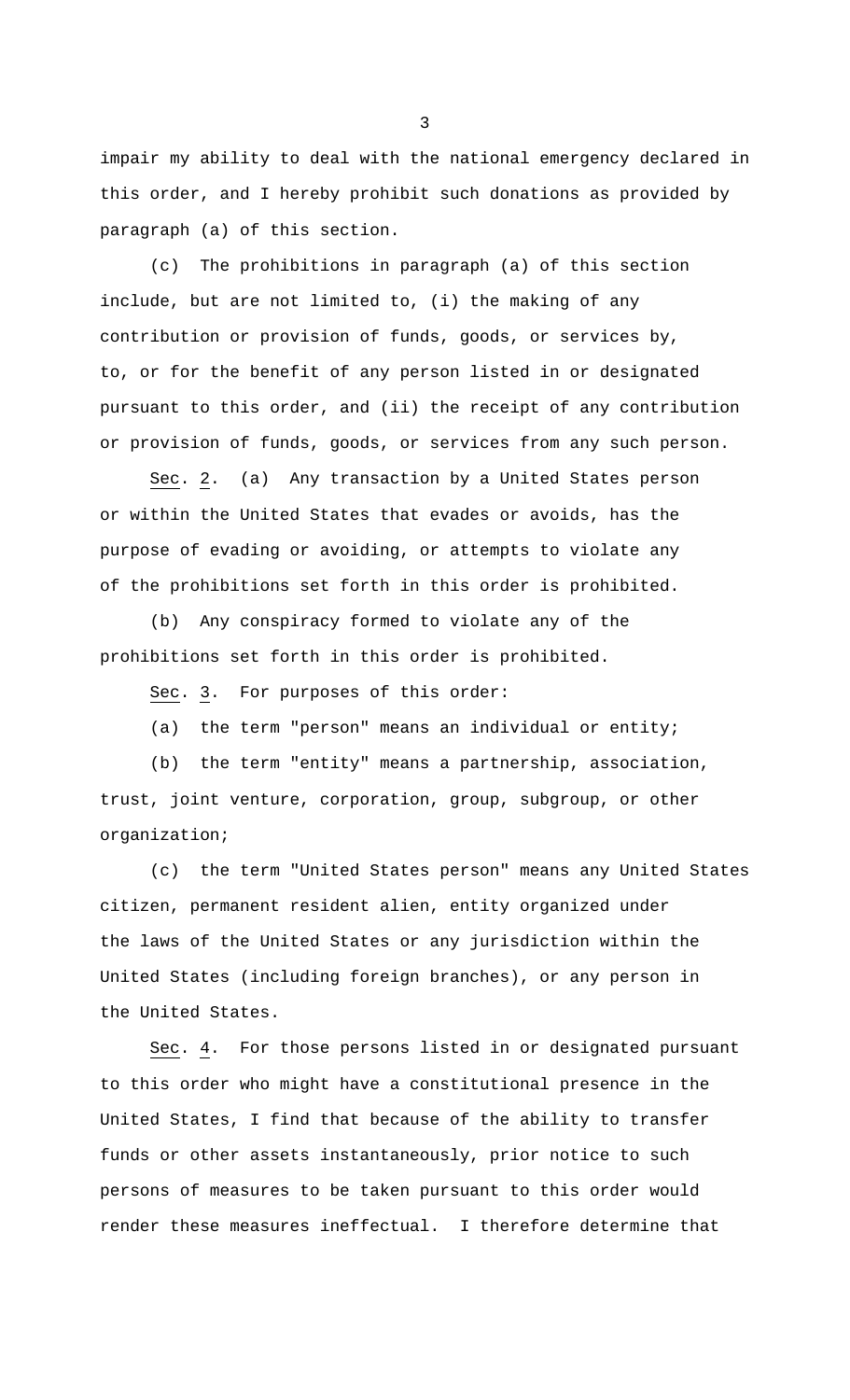for these measures to be effective in addressing the national emergency declared in this order, there need be no prior notice of a listing or determination made pursuant to section 1 of this order.

Sec. 5. The Secretary of the Treasury, after consultation with the Secretary of State, is hereby authorized to take such actions, including the promulgation of rules and regulations, and to employ all powers granted to the President by IEEPA, as may be necessary to carry out the purposes of this order. The Secretary of the Treasury may redelegate any of these functions to other officers and agencies of the United States Government, consistent with applicable law. All executive agencies of the United States Government are hereby directed to take all appropriate measures within their authority to carry out the provisions of this order and, where appropriate, to advise the Secretary of the Treasury in a timely manner of the measures taken. The Secretary of the Treasury shall ensure compliance with those provisions of section 401 of the NEA (50 U.S.C. 1641) applicable to the Department of the Treasury in relation to this order.

Sec. 6. The Secretary of the Treasury, after consultation with the Secretary of State, is hereby authorized to submit the recurring and final reports to the Congress on the national emergency declared in this order, consistent with section 401(c) of the NEA (50 U.S.C. 1641(c)) and section 204(c) of IEEPA (50 U.S.C. 1703(c)).

Sec. 7. The Secretary of the Treasury, after consultation with the Secretary of State, is hereby authorized to determine, subsequent to the issuance of this order, that circumstances no longer warrant the inclusion of a person in the Annex to this order and that the property and interests in property of that person are therefore no longer blocked pursuant to section 1 of this order.

4